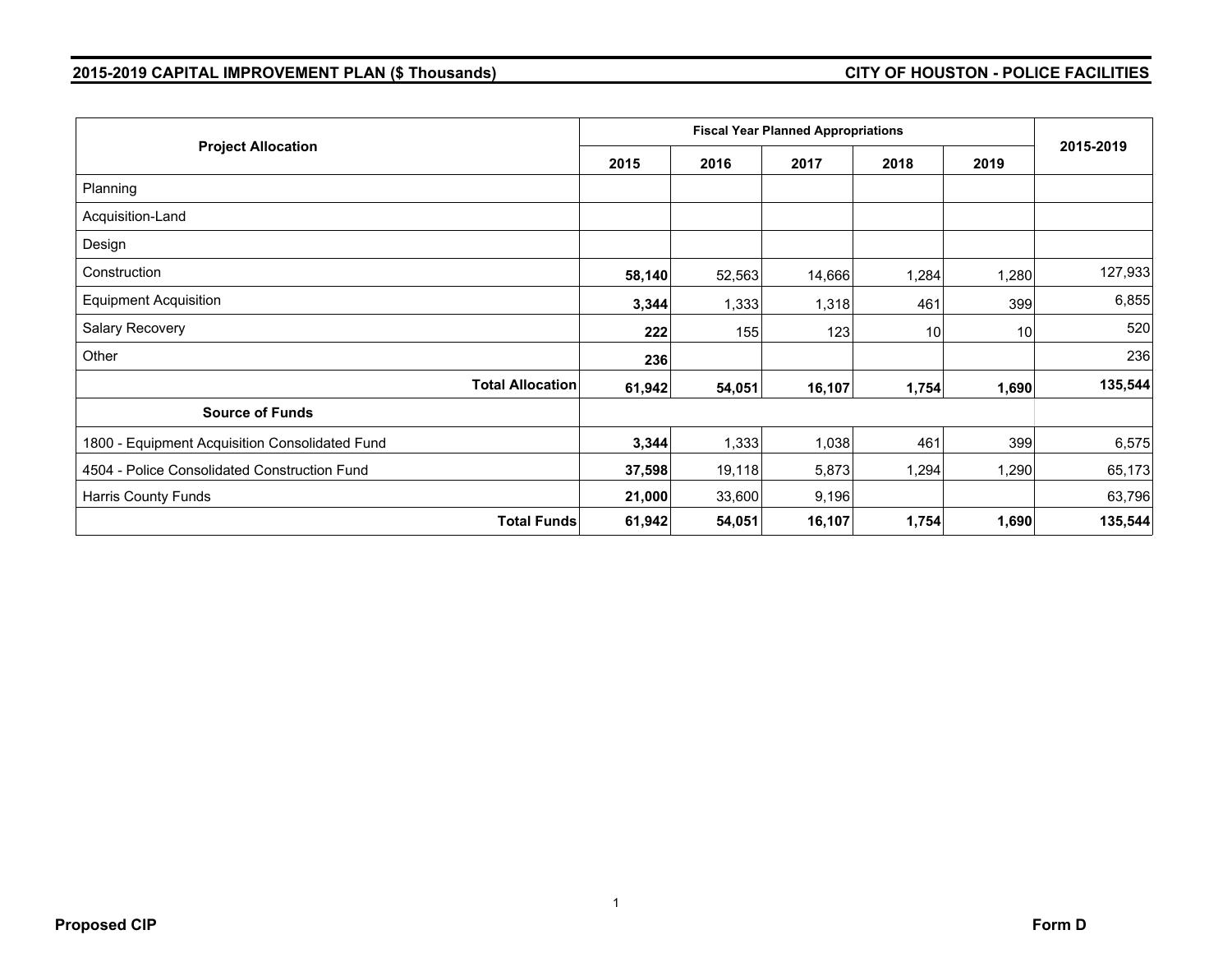## **POLICE FACILITIES - Summary of Funds 2015-2019 CAPITAL IMPROVEMENT PLAN (\$ Thousands)**

| CIP No.  | Project                                             | <b>Fiscal Year Planned Appropriations</b> |        |        |       |       |           |  |
|----------|-----------------------------------------------------|-------------------------------------------|--------|--------|-------|-------|-----------|--|
|          |                                                     | 2015                                      | 2016   | 2017   | 2018  | 2019  | 2015-2019 |  |
| G-000037 | <b>City-County Prisoner Processing Facility</b>     |                                           |        |        |       |       |           |  |
|          | 4504 - Police Consolidated Construction Fund        | 9,000                                     | 14,400 | 3,941  |       |       | 27,341    |  |
|          | Harris County Funds                                 | 21,000                                    | 33,600 | 9,196  |       |       | 63,796    |  |
|          | <b>Project Total</b>                                | 30,000                                    | 48,000 | 13,137 |       |       | 91,137    |  |
| G-000119 | <b>Building Security Improvements</b>               |                                           |        |        |       |       |           |  |
|          | 4504 - Police Consolidated Construction Fund        | 1,085                                     | 1,000  | 1,000  | 1,000 | 1,000 | 5,085     |  |
|          | <b>Project Total</b>                                | 1,085                                     | 1,000  | 1,000  | 1,000 | 1,000 | 5,085     |  |
| G-000125 | <b>Southwest Police Station</b>                     |                                           |        |        |       |       |           |  |
|          | 4504 - Police Consolidated Construction Fund        | 15,037                                    | 80     | 28     |       |       | 15,145    |  |
|          | <b>Project Total</b>                                | 15,037                                    | 80     | 28     |       |       | 15,145    |  |
| G-000130 | <b>Relocation of HPD Vehicle Compound</b>           |                                           |        |        |       |       |           |  |
|          | 4504 - Police Consolidated Construction Fund        | 7,124                                     | 55     |        |       |       | 7,179     |  |
|          | <b>Project Total</b>                                | 7,124                                     | 55     |        |       |       | 7,179     |  |
| G-000143 | <b>Facility Conditions Assessment Items 1&amp;2</b> |                                           |        |        |       |       |           |  |
|          | 4504 - Police Consolidated Construction Fund        | 3,272                                     | 2,168  |        |       |       | 5,440     |  |
|          | <b>Project Total</b>                                | 3,272                                     | 2,168  |        |       |       | 5,440     |  |
| G-000144 | <b>Environmental Remediation</b>                    |                                           |        |        |       |       |           |  |
|          | 4504 - Police Consolidated Construction Fund        | 746                                       | 315    | 210    | 210   | 210   | 1,691     |  |
|          | <b>Project Total</b>                                | 746                                       | 315    | 210    | 210   | 210   | 1,691     |  |
| G-000148 | <b>Minor Projects and Renovations</b>               |                                           |        |        |       |       |           |  |
|          | 4504 - Police Consolidated Construction Fund        | 1,000                                     | 1,000  | 329    | 84    | 80    | 2,493     |  |
|          | <b>Project Total</b>                                | 1,000                                     | 1,000  | 329    | 84    | 80    | 2,493     |  |
| G-000149 | <b>Marine Unit Dock Improvements</b>                |                                           |        |        |       |       |           |  |
|          | 4504 - Police Consolidated Construction Fund        | 58                                        |        |        |       |       | 58        |  |
|          | <b>Project Total</b>                                | 58                                        |        |        |       |       | 58        |  |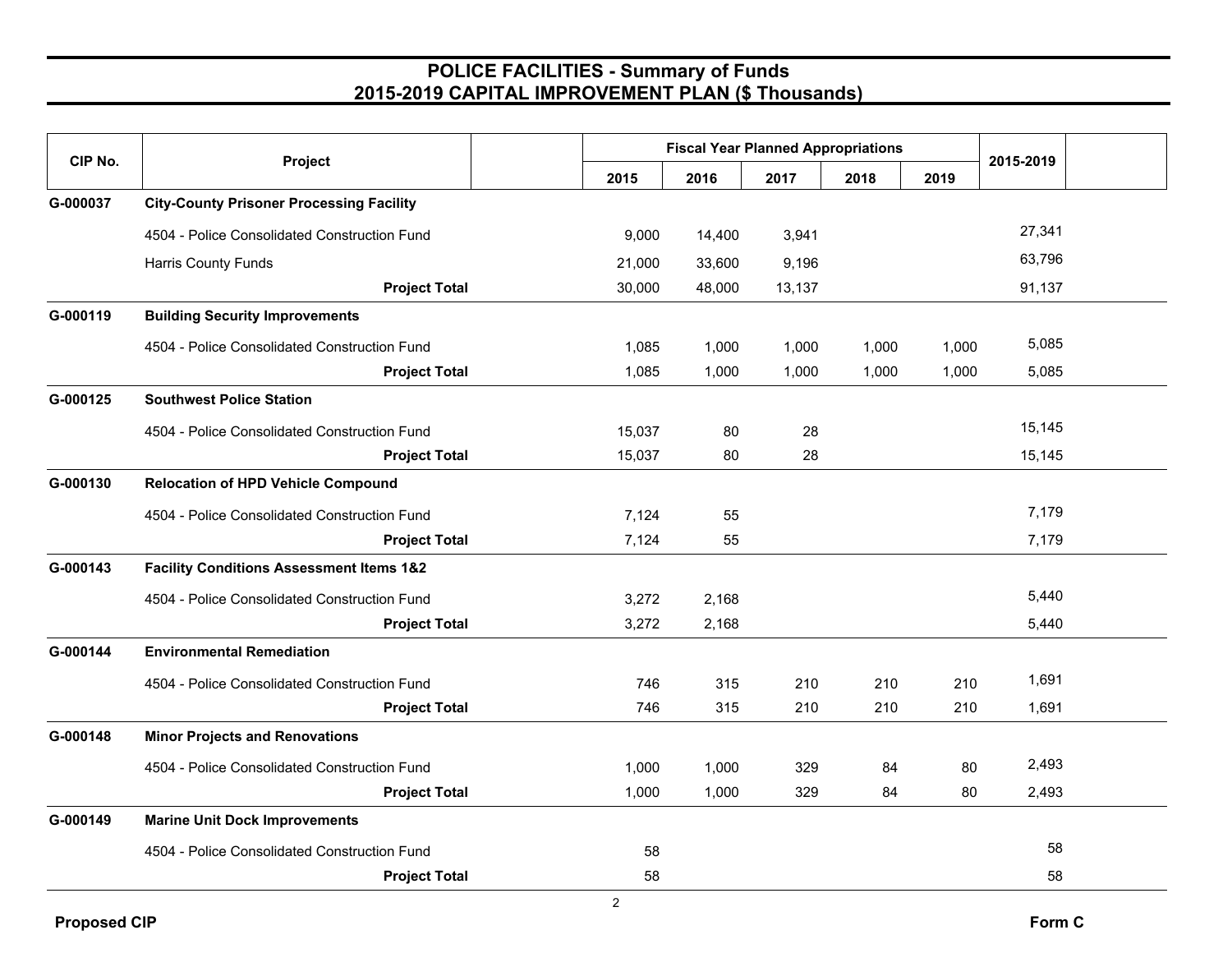## **POLICE FACILITIES - Summary of Funds 2015-2019 CAPITAL IMPROVEMENT PLAN (\$ Thousands)**

| CIP No.  | Project                                        |        |        |        |       |       |         | 2015-2019 |  |
|----------|------------------------------------------------|--------|--------|--------|-------|-------|---------|-----------|--|
|          |                                                | 2015   | 2016   | 2017   | 2018  | 2019  |         |           |  |
| G-000150 | <b>Police Academy Plumbing Repairs</b>         |        |        |        |       |       |         |           |  |
|          | 4504 - Police Consolidated Construction Fund   | 176    |        |        |       |       | 176     |           |  |
|          | <b>Project Total</b>                           | 176    |        |        |       |       | 176     |           |  |
| G-000151 | <b>Emergency Power Implementation</b>          |        |        |        |       |       |         |           |  |
|          | 1800 - Equipment Acquisition Consolidated Fund |        |        | 369    |       |       | 369     |           |  |
|          | <b>Project Total</b>                           |        |        | 369    |       |       | 369     |           |  |
| G-000152 | <b>Radio System Disaster Support</b>           |        |        |        |       |       |         |           |  |
|          | 1800 - Equipment Acquisition Consolidated Fund | 120    | 120    | 120    | 120   | 120   | 600     |           |  |
|          | <b>Project Total</b>                           | 120    | 120    | 120    | 120   | 120   | 600     |           |  |
| G-000153 | <b>Facility Paving Improvements</b>            |        |        |        |       |       |         |           |  |
|          | 4504 - Police Consolidated Construction Fund   | 100    | 100    | 365    |       |       | 565     |           |  |
|          | <b>Project Total</b>                           | 100    | 100    | 365    |       |       | 565     |           |  |
| G-000154 | <b>Expired Body Armor Replacement</b>          |        |        |        |       |       |         |           |  |
|          | 1800 - Equipment Acquisition Consolidated Fund | 987    | 1,213  | 549    | 341   | 279   | 3,369   |           |  |
|          | <b>Project Total</b>                           | 987    | 1,213  | 549    | 341   | 279   | 3,369   |           |  |
| G-000155 | <b>CED (Taser) Replacements</b>                |        |        |        |       |       |         |           |  |
|          | 1800 - Equipment Acquisition Consolidated Fund | 2,237  |        |        |       |       | 2,237   |           |  |
|          | <b>Project Total</b>                           | 2,237  |        |        |       |       | 2,237   |           |  |
|          | <b>Total Appropriations:</b>                   | 61,942 | 54,051 | 16,107 | 1,754 | 1,690 | 135,544 |           |  |